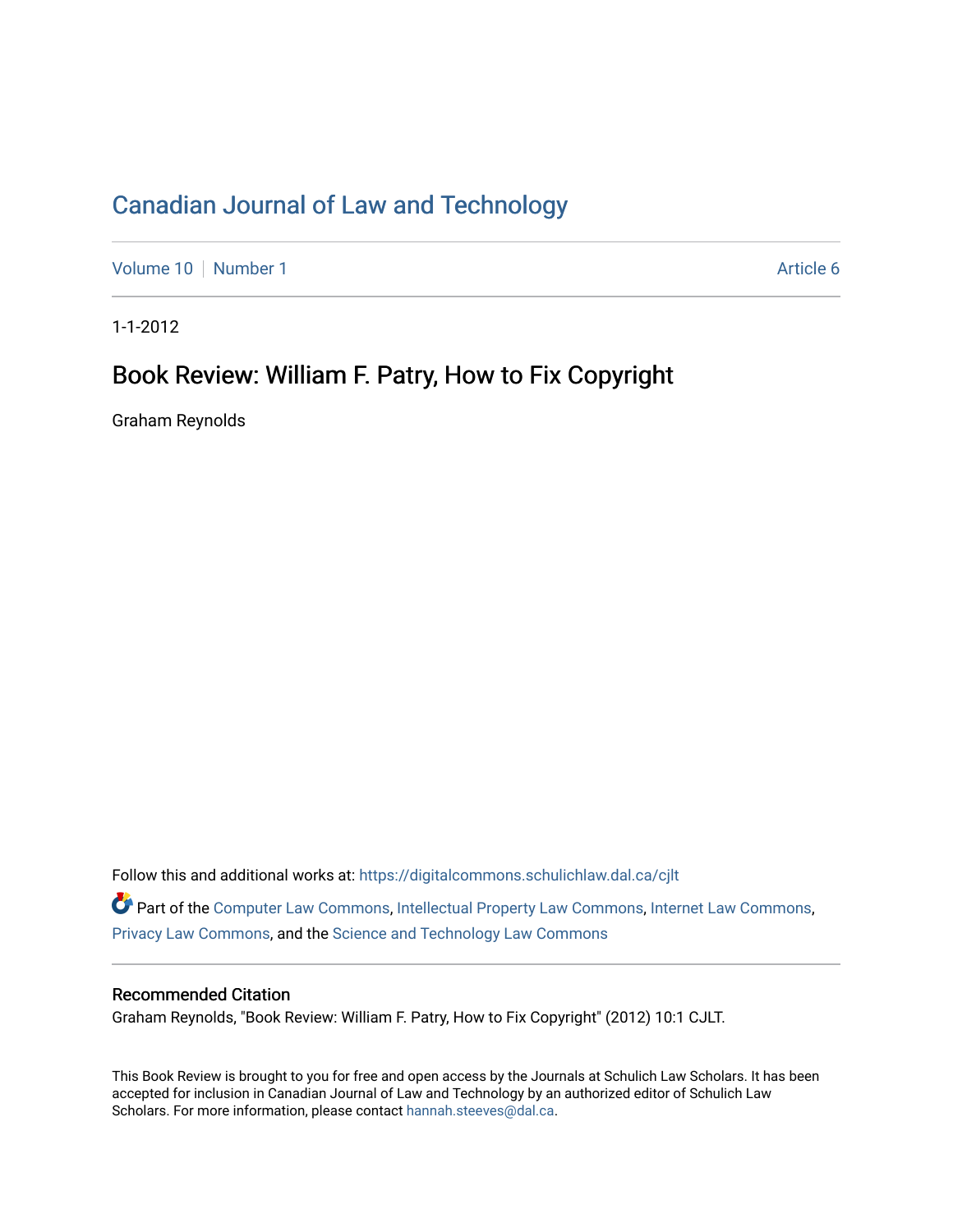#### **BOOK REVIEW**

### **William F. Patry, How to Fix Copyright (Oxford University Press, 2011)**

#### *Graham Reynolds*\*

In *How to Fix Copyright*, William F. Patry, one of America's leading experts on copyright, calls for a "top-to-bottom, systemic overhaul" of copyright laws.<sup>1</sup> For a Canadian readership in the midst of our own process of copyright reform, such a call to action is both timely and relevant.

In his thirty-year career as a copyright lawyer, Patry has acted as copyright counsel to the U.S. House of Representatives, Committee on the Judiciary; as Policy Planning Advisor to the U.S. Register of Copyrights; as a law professor at the Benjamin N. Cardozo School of Law; and as a lawyer in private practice. He is currently Senior Copyright Counsel at Google Inc.2 A prolific and well-respected author, Patry has written, among other works, an eight-volume treatise on copyright (*Patry on Copyright*)3 and a treatise on the fair use doctrine (*Patry on Fair Use*).<sup>4</sup> *How to Fix Copyright*<sup>5</sup> is the second book that Patry has written for a broad, interested public on the topic of copyright reform. His first, *Moral Panics and the Copyright Wars* ("*Moral Panics")*, was published in 2009.6

In both *Moral Panics* and *How to Fix Copyright*, Patry asserts that copyright

Assistant Professor at Schulich School of Law, Dalhousie University; Co-Editor-in-Chief of the Canadian Journal of Law and Technology. Currently on an academic leave from Dalhousie, pursuing doctoral studies at the University of Oxford.

<sup>1</sup> William F. Patry, *How to Fix Copyright* (Oxford: Oxford University Press, 2011) at 6.

<sup>2</sup> In a disclaimer that precedes the introduction to *How to Fix Copyright*, Patry emphasizes that the views set out in the book are "entirely [his], and should not be attributed to Google."

<sup>3</sup> William F. Patry, *Patry on Copyright* (Thomson West, 2007-).

<sup>4</sup> William F. Patry, *Patry on Fair Use* (Thomson West, 2010). Other works authored (or co-authored) by Patry include Craig Joyce and William F. Patry, *Copyright Law: Teacher's Guide* (M. Bender, 1989); William F. Patry, *Copyright Law and Practice* (Bureau of National Affairs, 1994); and William F. Patry, *Copyright and the GATT: An Interpretation and Legislative History of the Uruguay Round Agreements Act: 1995 Supplement to Copyright Law and Practice* (Bureau of National Affairs, 1995).

<sup>5</sup> Patry, *How to Fix Copyright*.

<sup>6</sup> William F. Patry, *Moral Panics and the Copyright Wars* (Oxford: Oxford University Press, 2009).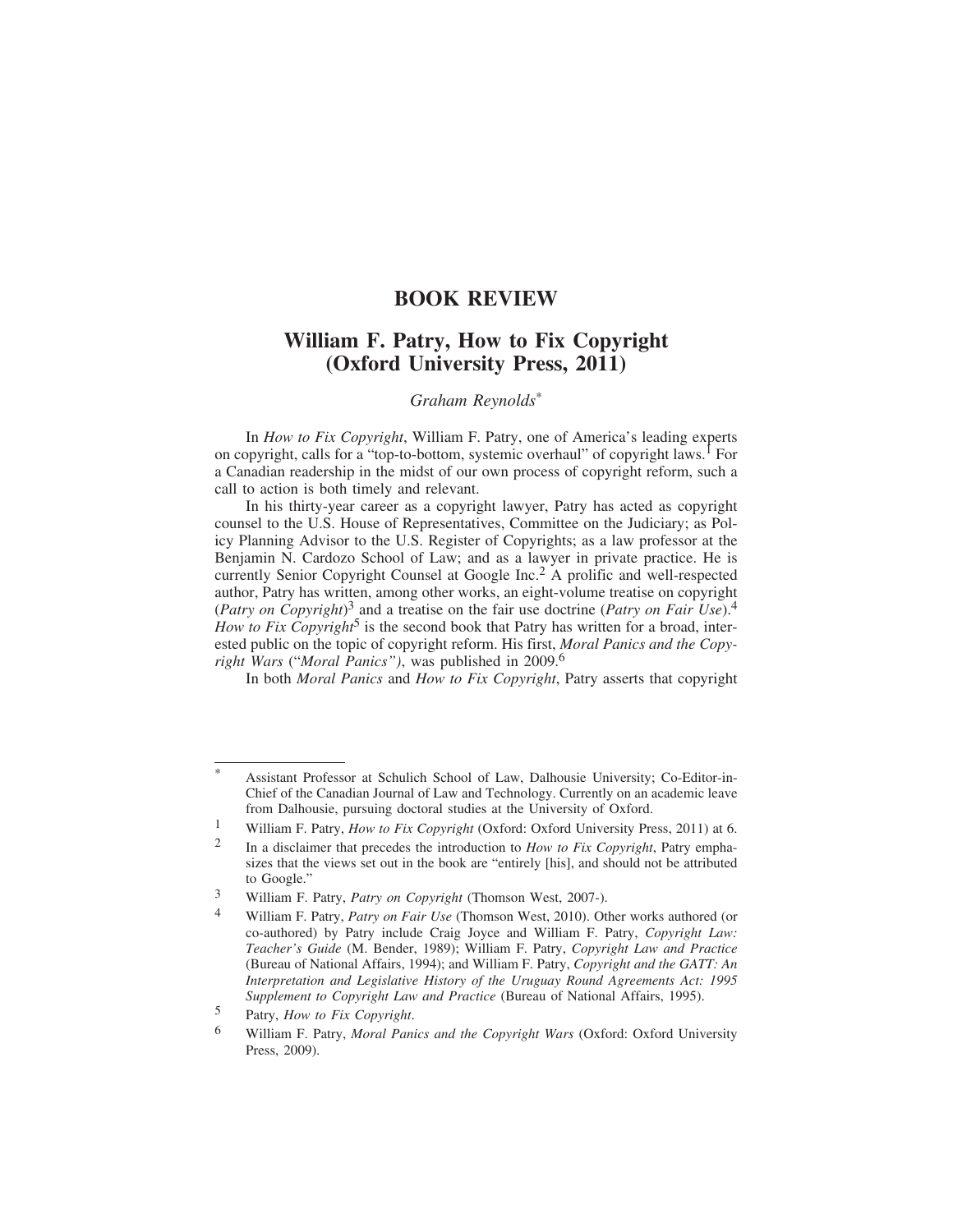laws, as they are currently written, inhibit creativity,<sup>7</sup> suppress innovation,<sup>8</sup> and "too often harm authors and the public."9 He does not, however, seek to abolish copyright.10 Rather, Patry calls for reform of the existing copyright system. Both *Moral Panics* and *How to Fix Copyright* can be seen as part of Patry's larger goal of creating "effective" copyright laws — defined by Patry as laws that lead to an increase in the public good. $11$ 

In *Moral Panics*, Patry engaged with the problematic use of metaphors such as "thief", "trespasser", "pirate", "parasite", and "dinosaur" in the context of debates on copyright reform.12 Among other issues, he discussed how the use of such metaphors to "demonize opponents and to create the impression there is an existential threat to society" has stifled debate on whether proposed copyright reforms serve the public good. $13$ 

In *How to Fix Copyright*, Patry moves beyond critiquing the role that metaphor plays in distorting the debate around copyright reform, and engages in the debate itself by providing numerous recommendations, both procedural and substantive, for "how to make our copyright laws work better."<sup>14</sup> In making these recommendations, Patry draws together research from numerous jurisdictions. Although he frequently grounds his discussion in the American context, Patry writes from a global perspective. *How to Fix Copyright* is thus relevant for readers interested in these issues, regardless of where they are based.

In terms of procedural reform, Patry advocates for the adoption of evidencebased policy-making in the context of copyright. Rather than relying on metaphor, "lobbynomics,"<sup>15</sup> or reliance on commonly held beliefs,<sup>16</sup> Patry asserts that copyright reform should proceed on a "sound, empirical basis."17 Patry's assertion that copyright laws ought to be based on "empirically sound evidence tailored to meet

- 8 Patry, *Moral Panics and the Copyright Wars* at xviii.
- 9 Patry, *How to Fix Copyright* at 5.

12 Patry, *Moral Panics and the Copyright Wars* at xviii.

- 14 Patry, *How to Fix Copyright* at 5.
- 15 *Ibid* at 6.

<sup>7</sup> Patry, *How to Fix Copyright* at 4.

<sup>10</sup> In *How to Fix Copyright*, Patry points out that his title is not *How to Get Rid of Copyright* (*ibid* at 11).

<sup>11</sup> Patry, *Moral Panics and the Copyright Wars* at xviii; Patry, *How to Fix Copyright* at 11. Since *Moral Panics* and *How to Fix Copyright* can be seen as two pieces of Patry's larger project of copyright reform, it can be expected that some overlap will exist between these two works. However, although some overlap exists, it is minimal. For the most part, *Moral Panics* and *How to Fix Copyright* cover substantially different terrain.

<sup>13</sup> *Ibid* at xv.

<sup>16</sup> *Ibid* at 1. Among other beliefs, Patry challenges "the fundamental beliefs that copyright laws directly cause people to create works they wouldn't otherwise create, directly put substantial money in authors' pockets; that culture depends on copyright; and, more recently, that copyright law is a key driver of competitiveness and of the knowledge economy" (*ibid* at 1).

<sup>17</sup> *Ibid* at *6.* This belief was originally articulated in Patry, *Moral Panics and the Copyright Wars* at xviii.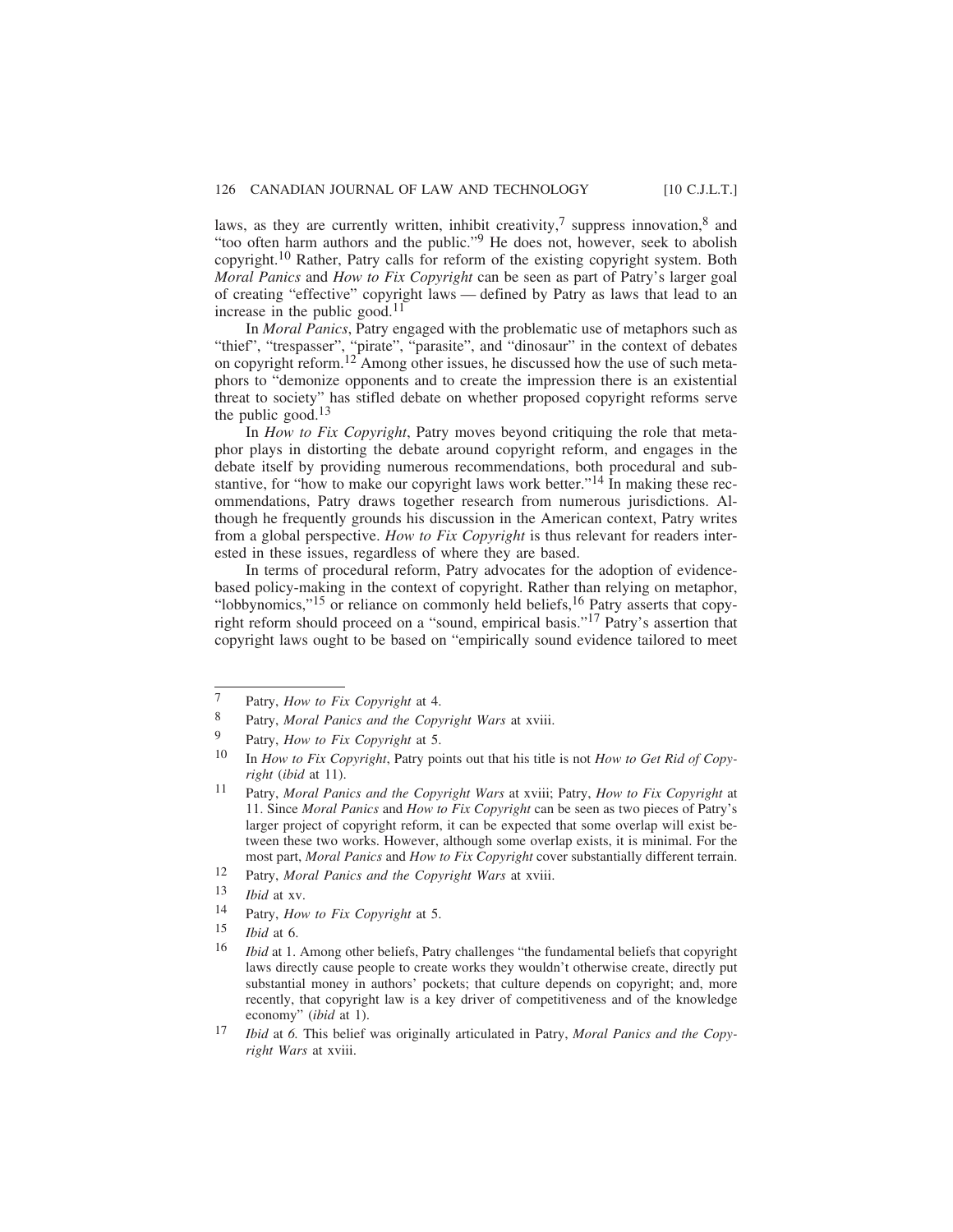the stated objectives"18 builds on the conclusion reached by Professor Ian Hargreaves in his 2011 report to the UK Government, and is not likely to attract too much criticism.<sup>19</sup>

Perhaps more controversially, however, Patry calls:

for a moratorium on the introduction and passage of any new legislation until (1) we have established independent, rigorous, economically verifiable methodologies by which all proposals will be tested and later reviewed for their effectiveness, and (2) we have tested all existing laws by those methodologies and have repealed or suitably amended those that fail the review.20

Given this recommendation, *How to Fix Copyright* would have benefited from a discussion on the possible drawbacks of a purely empirical approach to copyright reform. For instance, before such an approach is adopted, one question that should be asked is whether there are any values or policy goals that copyright law ought to promote that cannot be adequately quantified (such as the impact of expanding either authors' or users' rights on freedom of expression). If this is the case, proposals for reform based on these values or policy goals may not be able to be justified in a copyright reform process based solely on empirical analysis.

However, Patry's recommendation for a moratorium on the introduction and passage of new copyright legislation until "independent, rigorous, economically verifiable methodologies" can be developed to test and review its effectiveness should spark discussion regarding the feasibility (and desirability) of a purely evidence-based approach to copyright reform.<sup>21</sup> In so doing, it can be seen as a valuable and substantial contribution to debate in this area. Furthermore, *How to Fix Copyright* contains an excellent summary of empirical research in the area of copyright law. Scholars, lawyers, and policy-makers who are interested in pursuing evidence-based policy reform in the area of copyright would do well to read this book closely.

In terms of substantive reforms, Patry makes a wide range of recommendations on how to "fix" copyright, including exploring ways to directly fund artists (as opposed to relying substantially on copyright law to provide income for artists); $^{22}$  modifying copyright from a "grant of exclusive rights into a right of remuneration;"<sup>23</sup> re-imposing copyright formalities;<sup>24</sup> reforming collecting societies;<sup>25</sup> and "dramatically cut<sup>[ting]</sup> back" on the term of copyright protection.<sup>26</sup> As is evi-

<sup>18</sup> Patry, *How to Fix Copyright* at 50.

<sup>19</sup> Ian Hargreaves, *Digital Opportunity: A Review of Intellectual Property and Growth* (UK: Intellectual Property Office, May 2011). In the Foreword, Professor Hargreaves states that: "We urge Government to ensure that in future, policy on Intellectual Property issues is constructed on the basis of evidence, rather than weight of lobbying."

<sup>20</sup> Patry, *How to Fix Copyright* at 5-6.

 $\frac{21}{22}$  *Ibid* at 5.

*Ibid* at 27.

 $\frac{23}{24}$  *Ibid* at 42.

<sup>24</sup> *Ibid* at 203.

*Ibid* at 182.

<sup>26</sup> *Ibid* at 201.